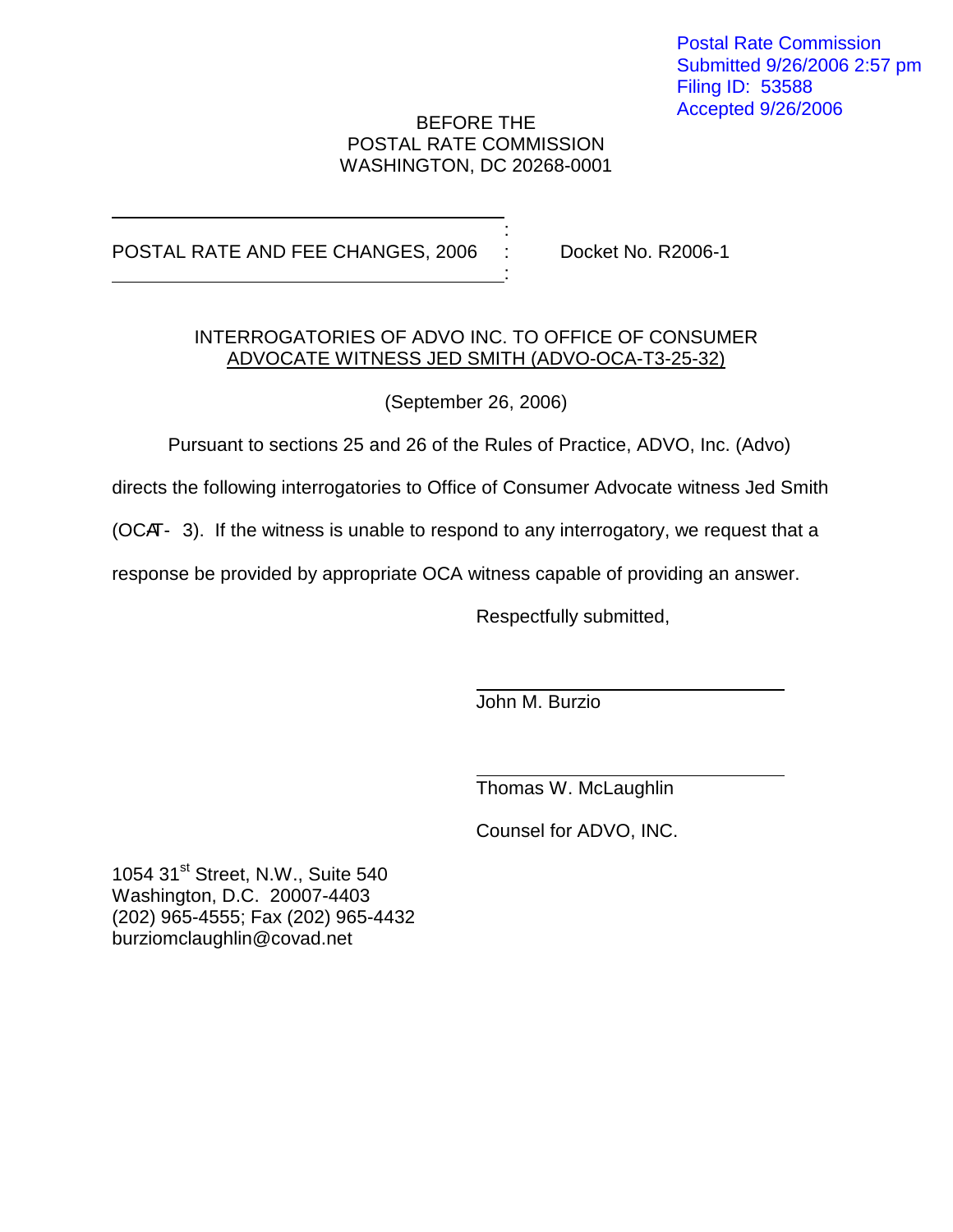**ADVO/OCA-T3-25.** Please provide the SAS log for ReadVolume SAS program in OCA LR L-4, Section 2.

**ADVO/OCA-T3-26**. Please refer to OCA LR L-4, Section 2, ReadVolume SAS program, on the first page under "Deleting missing time data and setting missing data for a number of variables equal to zero." For observations in which the following variables contained missing data, values for these variables were set to zero.

The variables are: autoflats, autoltrs, casflts,casltrs, DPS, miles, prcl, pri, seqflts, and seqltrs.

- (a) Please explain your rationale behind setting values for these missing data equal to zero.
- (b) Did you attempt to check this assumption with the individuals at the USPS who are responsible for the DOIS data collection and database? Please explain.
- (c) Do you consider setting the missing data values equal to zero less arbitrary than setting these values equal to other values, such as one, five, ten, etc.?
- (d) Since true values for variables with missing values are unknown, please explain how your treatment is better than deleting observations with missing values from the database.
- (e) Please confirm that if missing data observations contain no new information relative to that contained in non-missing data, then parameter estimates for variables using non-missing data remain unbiased. If you cannot confirm, please explain fully.
- (f) Please confirm that the loss of efficiency from higher variances for parameter estimates formed from deleting observations decreases as sample sizes get larger. If you cannot confirm, please explain fully.
- (g) Did you consider and pursue any other methods for treating missing variable observations other than assigning zero values to the indicated variables? If so, please provide any results related to such analyses. If not, please explain why you did not pursue any alternative treatments.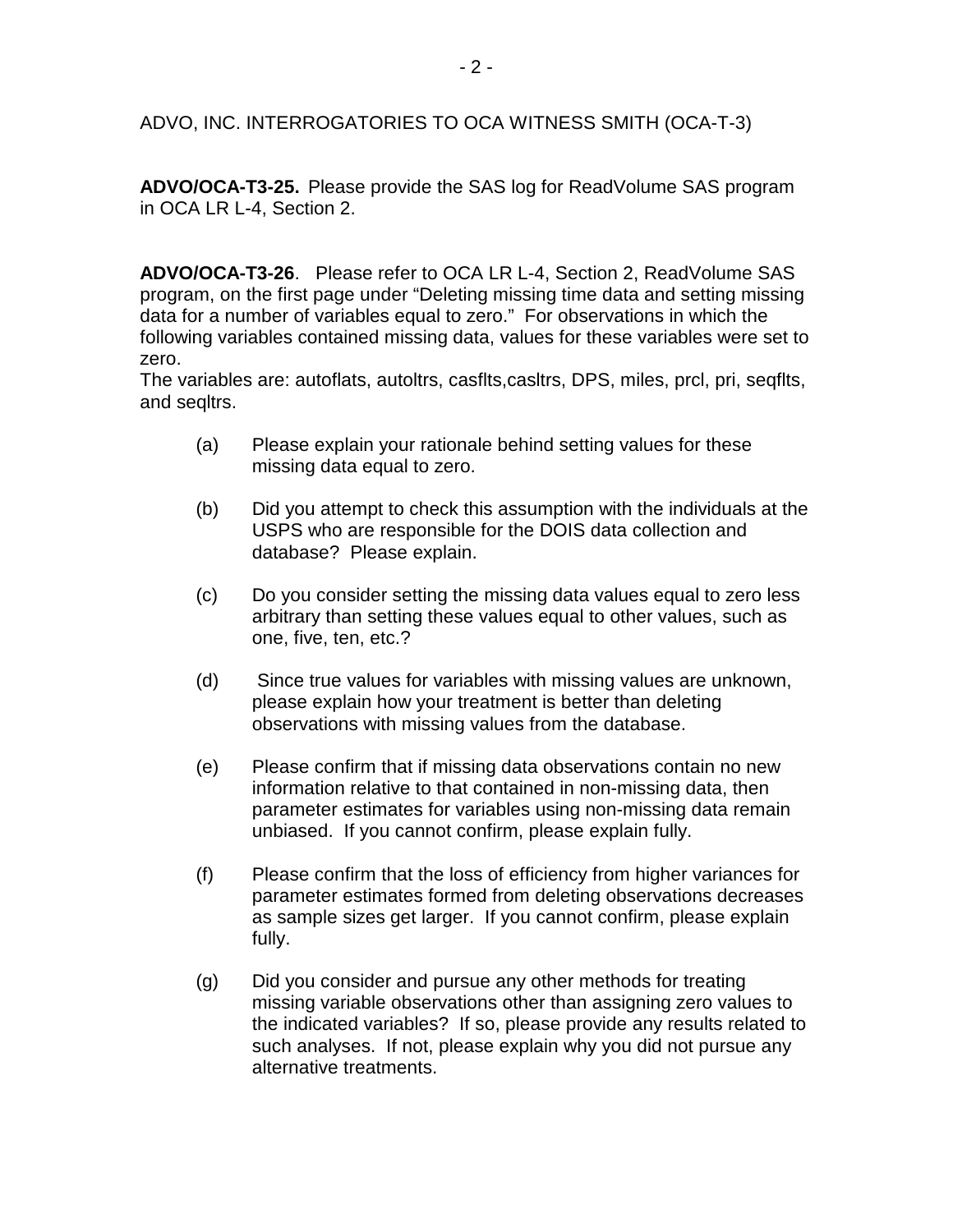(h) Please explain fully why in the indicated section of the SAS program you deleted observations with zero values for the street\_hours, yet you assigned zero values to the volume variables when data for such variables were missing.

**ADVO/OCA-T3-27**. Again, please refer to your SAS program ReadVolume contained in OCA-LR-L-4 and the section of your code prefaced by "the procedure below assumes that missing data is zero rather than deleting the data - this is an important assumption." This specific assumption applies to missing data for the volume variables.

- (a) Please explain fully why you consider this distinction and consequential treatment of the missing data an important assumption.
- (c) Please explain if you expected any additional missing data (compared to those "cleaned up" earlier in the program) for the same variables to be present in the new Volume data set within this section and why.
- (d) If you did not expect any new missing data to be present, why were values of zero reassigned once again to the same variables? Please explain fully.
- (e) Please confirm that within the indicated section, two new variables, seq\_letters\_sets and seq\_flats\_pcs are now scanned for missing values and are assigned a value of zero for observations where missing data exist. If you cannot confirm, please explain.
- (f) If you do confirm, please explain why these two variables were not included in the original scan referenced in the previous question?
- (g) If there were actually missing non-zero values for those particular observations, please explain how you believe the models would be affected.

**ADVO/OCA-T3-28.** Please refer again to your SAS program ReadVolume contained in Section 2 of OCA-LR-L-4. The last section of your program is "Final Data Cleaning".

(a) Please confirm that the purpose of this section of the program is: 1) to delete all observations containing either missing or zero valued data for the DELT variable, and 2) to reassign a zero value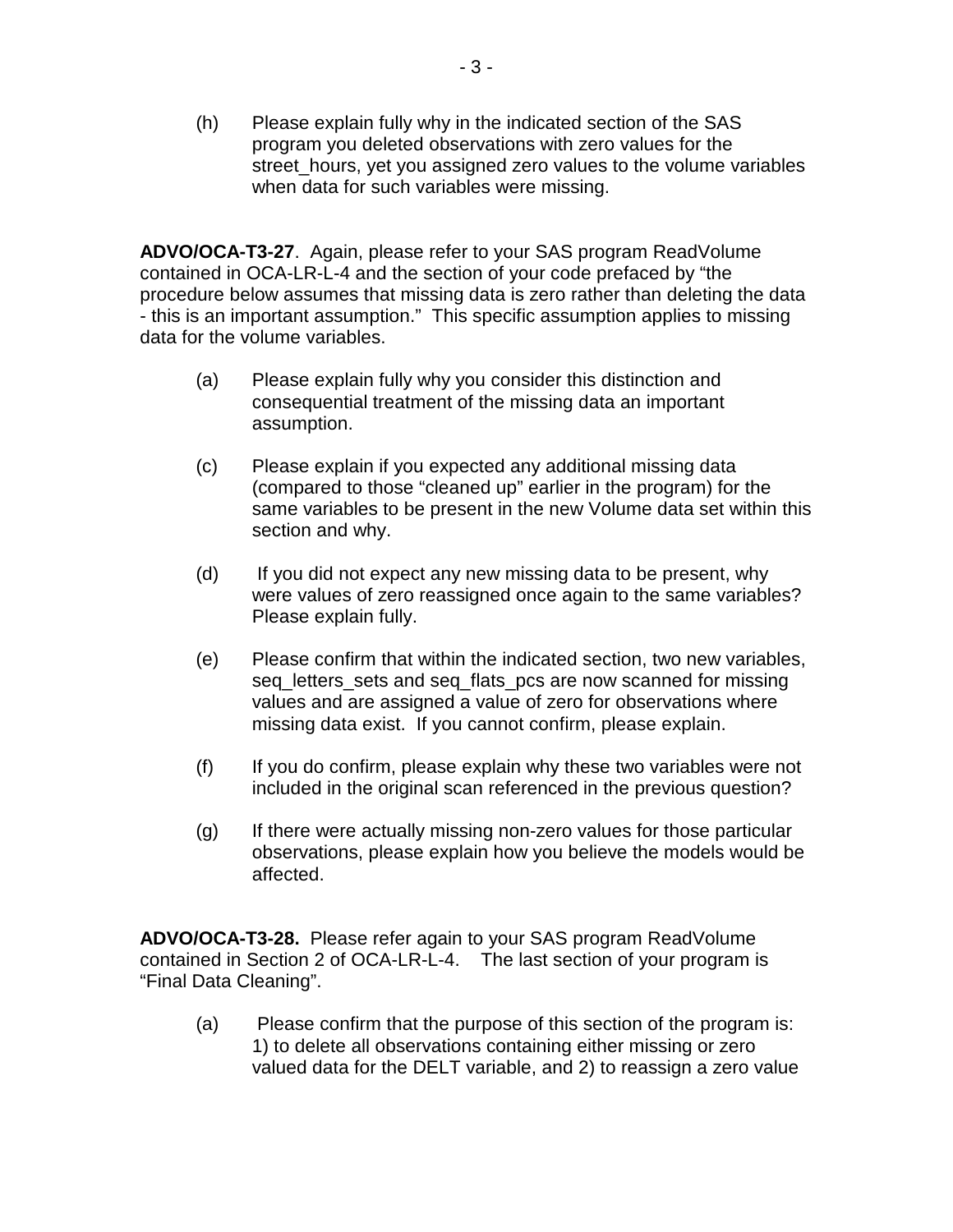to all other variables identified in this section containing missing data. If you cannot confirm, please explain.

- (b) Please confirm that, within this last section and with the exception of the DELT variable, the same variables identified in the previous two questions are again reassigned a zero value for observations in which their data are missing. If you cannot confirm, please explain.
- (c) Please explain why you expected additional missing data for all variables indicated in this last section of the program to be present in the Volume data set.
- (d) If you did not expect any new missing data to be present, why were values of zero reassigned once again to the same variables? Please explain fully.
- (e) Please confirm that the variable seq\_flats\_sets, included in the SAS data file FNVOLADJ, filed as part of OCA LR L-4, is also included in the final VOLUME data set formed in the program, in the indicated last section of the program. If you cannot confirm, please explain.
- (f) If you do confirm, please explain why the seq\_flats\_sets variable contained in this data set was not checked for missing data, as were the other indicated variables.

**ADVO/OCA-T3-29**. Please refer again to your SAS program ReadVolume contained in Section 2 of OCA LR L-4. After you merge your Volume data set with the CombinedZips data set containing a distribution of possible delivery values by type of delivery for each zip and route, you include the following lines of SAS code:

> DATA volume; SET volume; if residential\_curb = "." then delete;

- (a) Please confirm that the new data set Volume referenced in the DATA statement, now excludes all zip-route-day observations where the residential-curb variable contains missing data. If you cannot confirm, please explain.
- (b) Please explain why you did not delete any observations with missing values for the remaining seven possible delivery values: residential NDCBU, residential central, residential other, business curb, business NDCBU, business central and business other. Did